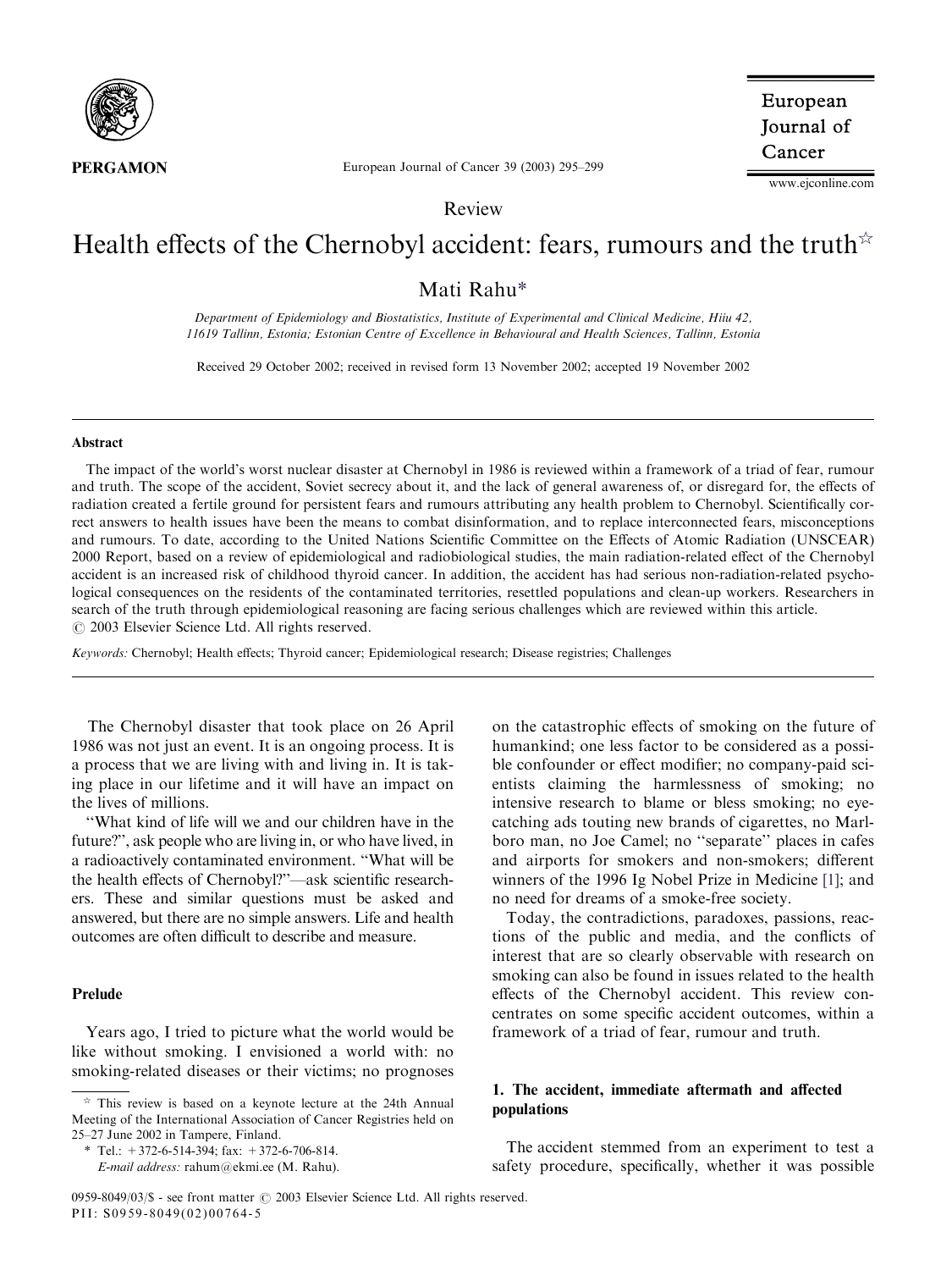to shut down reactions in the core in the event of a main power loss. The reactor's emergency core cooling system was intentionally switched off. Unfortunately, later, out of control, the reactor overheated, and was followed by the intense generation of steam and two explosions that destroyed the reactor core [2].

The explosions resulted in a fire, confusion, chaos, fear and the release of radioactivity into the environment. Intensive research was initiated. One investigator remarked that ''Chernobyl research very soon became a fast growing international industry'' [\[3\]](#page-3-0).

The previously unknown name, ''Chernobyl'', became widely used and started to play an important role in the global language. A new meaning arose for the word ''liquidator'' to denote a person who participated in the environmental clean-up and related activities after the reactor accident. In addition, various synonyms of ''liquidator'' emerged, like ''clean-up worker'' (the name preferred here), "Chernobyl veteran", "emergency worker'', ''recovery operation worker'', ''accident recovery worker", "*ad hoc* worker" and "decontamination participant''.

Radioactive fallout was mainly concentrated in three countries close to the nuclear power plant: Ukraine, Belarus and the Russian Federation. However, lower concentrations came down over much of the entire Northern hemisphere. Nuclear fallout from Chernobyl was detected on 2 May in Japan, 4 May in China, and 5–6 May in Canada and the USA [\[4\]](#page-3-0).

To stop radioactive clouds moving towards Moscow with its 10 million people, a decision is believed to have been made to seed the clouds to cause precipitation [\[5\]](#page-3-0). In this way, a highly contaminated area in a rural Novozybkov district west of the city of Bryansk (the Russian Federation) was produced.

In the three most affected countries, contaminated areas ( $^{137}Cs$  soil deposition density > 37 kBq/m<sup>2</sup>) cover approximately 150,000 km<sup>2</sup>, including so-called areas of strict control ( $> 555 \text{ kBq/m}^2$ ) that cover approximately 10,300 km<sup>2</sup> . In 1995, the size of the population in those areas was 5–6.7 million and 130,000–190,000, respectively [\[6,7\]](#page-3-0).

From 1986 to 1990, around 600,000 persons [\[6\]](#page-3-0) (estimated range 300,000–800,000 [\[8\]](#page-3-0))—clean-up workers—were sent into the area to engage in mitigation activities. Some of the clean-up workers experienced extremely hazardous conditions, for example, those who removed contaminated material from the roofs near the damaged reactor. Ironically, they were known as biorobots, as they were used instead of real robots (made in West Germany). This was because the electronic components of these real robots were affected by the high levels of radiation [2].

### 2. Secrecy and fears

After the accident, the world was scared. Chernobyl has been called a secret disaster and for good reason. The first indication of a major nuclear accident came from Sweden on 28 April 1986. It was soon clear that neither Sweden's Forsmark Nuclear Power Plant nor any underground nuclear test could be implicated. An analysis of the trajectory of air masses pointed towards Chernobyl. However, for a long time, the Soviet authorities continued the practice of jamming ''hostile'' foreign radio broadcasts and bombarded the media and public with misinformation concerning the nature and scope of the accident [\[9\].](#page-3-0)

The roots of the Soviet secrecy are clear. Everyone, beginning with local low-level officials, and ending with the Government, applied the long-proven tactic—keep silent and you will avoid trouble. The official secrecy around the accident, and the resulting information vacuum, caused fears and rumours of all kinds. In a town in Belarus, locals explained that officials had said nothing, but that cattle herds had been evacuated [\[10\]](#page-3-0). Ten years after the fatal explosions, a New York Times journalist wrote, ''people have become paralysed with fear. They are afraid to move, afraid to stay, afraid to marry, and afraid to have families'' [\[11\]](#page-3-0).

Quite interestingly, the replacement of the traditional unit of radioactivity the *curie*, with the numerically more frightening SI-derived unit, the becquerel (1 curie= $37\times10^9$  Bq), contributed to the fear among the public [\[12\].](#page-4-0)

For some, a lack of awareness of the radiation risks resulted in a total denial of any danger and, consequently, there was no fear. For these individuals, when they returned to highly contaminated areas, they reasoned, ''Look at me. I'm healthy. My cow is healthy. There is no radiation. It's a fraud. It's a lie. The government is just trying to take our land.'' [\[5\]](#page-3-0).

In the opinion of experts [\[13\],](#page-4-0) for the majority of people, the Chernobyl disaster remains something that ''is feared, but little understood''.

Fear gave birth to rumours. Fear and rumours are tightly connected with each other: frightened people believe weird things and rumours generate new fears.

#### 3. The spread of rumours

An atmosphere of fear and distrust and a scarcity of reliable information created a fertile ground for rumours, misconceptions and horror stories. The following represents a small sample of them:

- in Kiev, 15,000 nuclear victims were bulldozed into mass graves (in 1986) [\[14\];](#page-4-0)
- the Chernobyl disaster was an intentional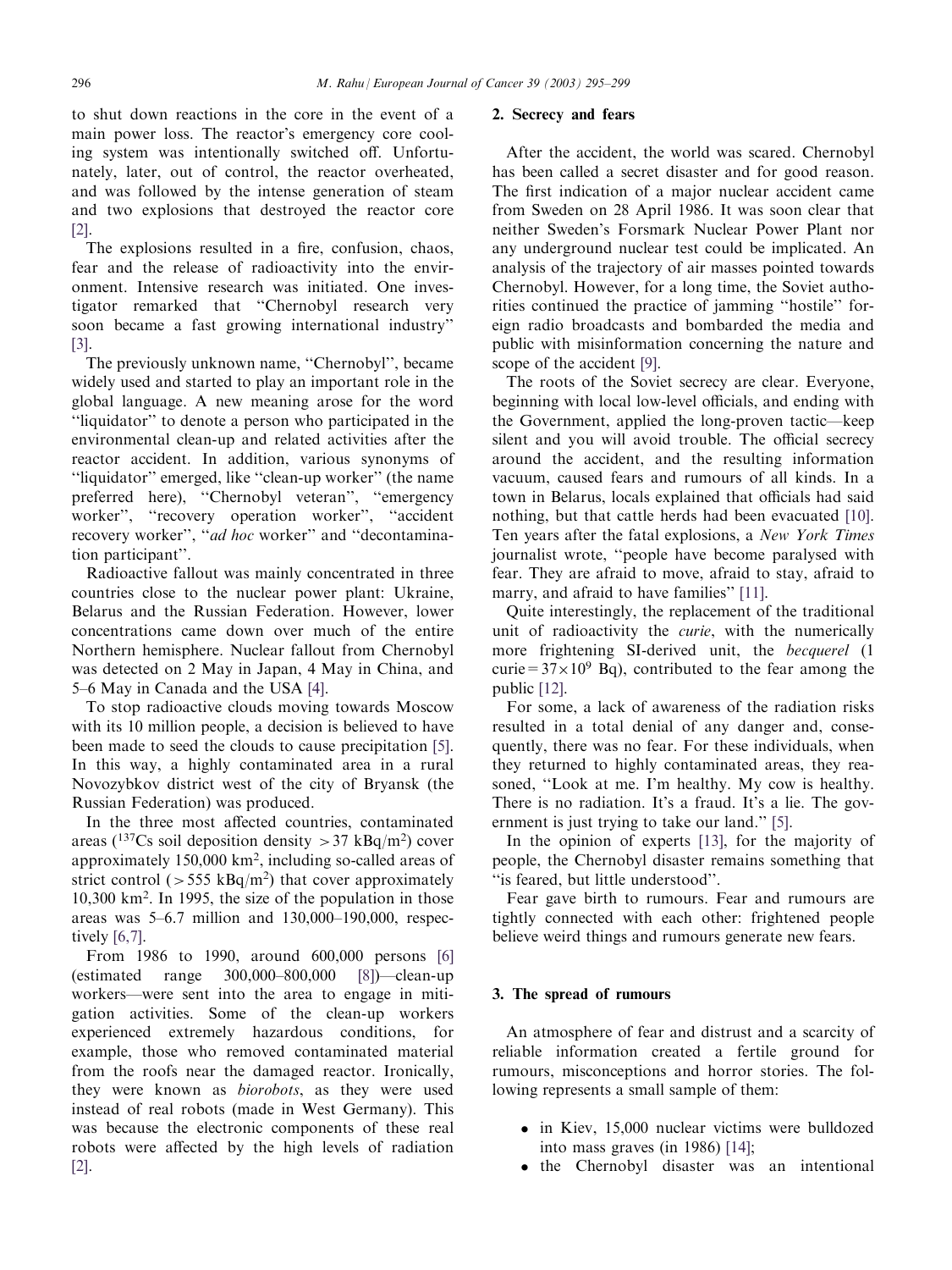experiment aimed at gathering knowledge about the effects of radiation on people (in 1996) [\[15\];](#page-4-0)

- as a result of radiation, over 300,000 persons have died by now (in 2000) [\[16\];](#page-4-0)
- "most of [the clean-up workers] are now disabled, some are terminally ill and others have died'' (in 2000) [\[17\]](#page-4-0);
- as a result of the accident in Chernobyl, the number of skin cancer cases in Romania has increased 60 times (unknown year) [\[18\].](#page-4-0)

There is a rumour in my collection that I heard in 2001 from an acquaintance, who, as I understand it, had heard it from a direct eyewitness. I was told that in the early morning at the end of April 1986, several trucks, each carrying tens of carcasses of lethally irradiated elk, drove north on a peninsula on Saaremaa Island in Estonia. It was believed that the Chernobyl fallout had a direct negative impact on animal health approximately 1000 km from the crippled reactor!

The rumours concerning the Chernobyl accident were negative. This is consistent with the view [\[19\]](#page-4-0) that, when the topic is an emotionally negative one, people are eager to circulate bad news, even when that news is exaggerated.

According to Allport and Postman's basic law of rumour [\[20\],](#page-4-0) the amount of rumour in circulation is roughly equivalent to the importance of the rumour multiplied by the uncertainty surrounding the rumour, as follows:

 $R \sim i \cdot a$ 

where:  $R$  is the *amount* of rumour in circulation,

 $i$  is the *importance* of the rumour to the person who hears or reads it,

a is the level of ambiguity or uncertainty surrounding the rumour.

In other words, the spread of the rumour decreases when uncertainty is reduced, that is, when the factual basis for not relying on the rumour is increased. In the case that uncertainty is completely eliminated  $(a=0)$  the rumour disappears. If we accept a correspondence theory of truth [\[21\]](#page-4-0) that truth is a statement that corresponds to the facts, then the results of research (facts) will pave the way towards the truth and decrease the intensity of rumour.

### 4. The search for the truth

The most authoritative review summarising the results of Chernobyl-related health effect studies is the recent United Nations Scientific Committee on the Effects of

Atomic Radiation (UNSCEAR) 2000 Report [\[6\]](#page-3-0). Among its 10 annexes, one (Annex J) is dedicated to exposures and effects of the Chernobyl accident, and another (Annex I) addresses issues of epidemiological evaluation of radiation-induced cancers. The major conclusions of the UNSCEAR 2000 Report and some other publications [\[22–26\]](#page-4-0) are as follows:

- 1. The only substantiated public health impact attributable to radiation exposure has been a sharp increase in childhood thyroid cancer (totalling approximately 1800 cases in three countries in 1990–1998). This finding was initially received with great scepticism because of the short latency period, but is now widely accepted. Inadequate distribution of potassium iodide/ iodate tablets for preventative thyroid blocking of radioiodines, and living in endemic goitre regions, have further contributed to an unprecented epidemic of childhood thyroid cancer.
- 2. There is currently no internationally accredited evidence of an elevation in the risk of leukaemia.
- 3. There is no scientific evidence of an increase in overall cancer incidence or mortality that could be associated with radiation exposure.
- 4. There is no evidence of an increase in birth defects over time.
- 5. There is clear evidence of non-radiation-related psychological disorders due to fear of radiation, inevitable rumours of detrimental health effects, stress of relocation, economic hardships, highly politisised handling of the consequences of the accident, and some other factors. The Estonian Study of Chernobyl Cleanup Workers [\[27\]](#page-4-0) found that there was a substantial excess of suicide during the first 6.5 years following the accident, possibly due to forced recruitment for clean-up, uncertainty about radiation dose and its effects, and about future radiation-related health risks.
- 6. Reports of health effects caused by radiation have been greatly exaggerated.

#### 5. Challenges, challenges...

The pure and simple truth is rarely pure and simple. Oscar Wilde

In the search for the truth through epidemiological reasoning, serious challenges have been considered by researchers:

1. There is a weak infrastructure in epidemiology in the three affected countries. A history of scientific isolation [\[28,29\]](#page-4-0) means that epidemiology is still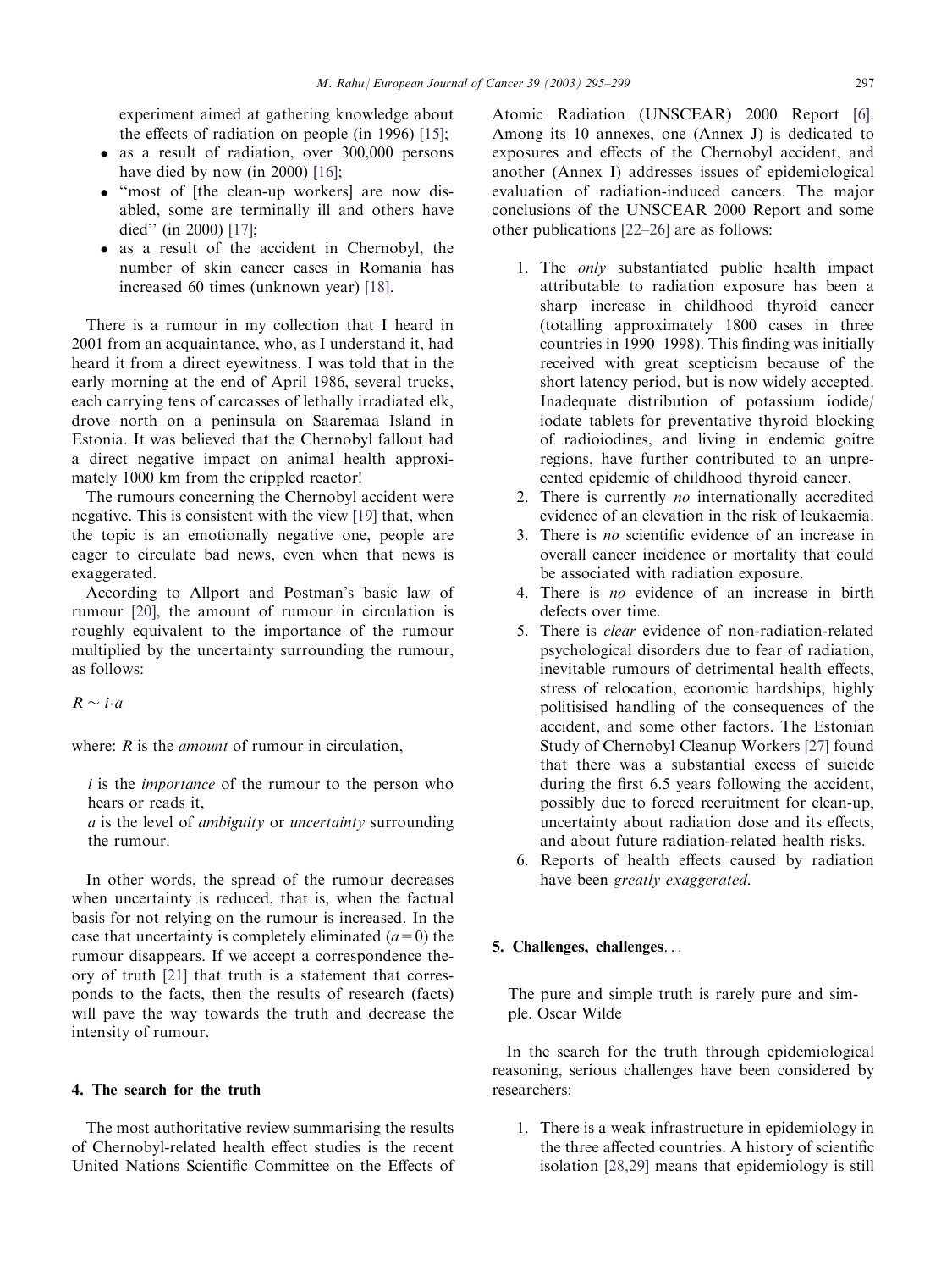<span id="page-3-0"></span>considered a science of the occurrence of infectious diseases [\[30\]](#page-4-0). Consequently, close international cooperation in conducting epidemiological studies is a must to avoid erroneous conclusions generated by flawed study design, lack of (detailed) individual exposure data, differential follow-up, poor record-keeping, inappropriate statistical analyses, and other methodological problems.

- 2. Not enough attention was paid to internationally recognised techniques of disease registration in the affected territories. International efforts to improve the registration system have been made, but there is still much work to do. In fact, the situation may be worsening in some areas. For example, there are indications that official health statistics in Belarus today are less reliable than in the time of Soviet rule [\[31\]](#page-4-0).
- 3. Most published studies used an ecological design. These studies are very dependent on the quality of the disease registries, particularly cancer registries and mortality registries. A time trend analysis may be biased when comparing disease incidence rates for periods before and after the accident.
- 4. Emphasis has been put on screening at the expense of well-designed and well-conducted epidemiological studies. Thus, ''collaborating Western researchers have a mission to spread their knowledge of designing studies, estimating study size and power, developing study protocols, writing proposals for funding, analysing data, drawing conclusions, and writing scientific papers...'' [\[29\]](#page-4-0).
- 5. The interpretation of study findings is difficult because of economic and social changes. It is very complicated to separate the effects caused by exposure to radiation from the accident, and those caused by economic and social decline. The decline is associated with low incomes, poor living conditions, demoralisation, poor diet, alcoholism, tobacco abuse, social polarisation and a growing culture of dependency [\[32\].](#page-4-0) As a matter of fact, in the affected territories, a wide spectrum of diseases, related to a low socioeconomic status [\[33\]](#page-4-0), prevails, and may overshadow any radiation effects.

Some say that the UNSCEAR 2000 Report has dispelled the myth of huge health risks after Chernobyl; others [\[34\]](#page-4-0) state that ''the accent put in the Report agrees with atomic lobby interests'' and contains cynical statements. Some think that heavily contaminated areas will be resettled and economically and socially rehabilitated. Some [\[35\],](#page-4-0) having generalised the results of major industrial disasters, cannot exclude the possibility that communities near Chernobyl ''simply cease to exist''. And, some propose a trip to the Chernobyl area [\[36\]](#page-4-0), thus encouraging us to face our fears, consider the rumours and find our own truth in an apocalyptic environment.

A combination of political will to guarantee more money for research, and international interdisciplinary research efforts of scientists are necessary to learn more about the long-term health effects of the accident. The cliché, "more research is needed", is placed here with the additional emphasis that it is not only needed, but there is an obligation on the part of the worldwide research community to measure the health consequences of Chernobyl.

#### Acknowledgements

The author's research at the institute is financed by the Estonian Ministry of Education (target funding 0192112s02). Thanks are extended to Peter Inskip and Edward Gelb for commenting on earlier versions of this paper.

#### References

- 1. The 1996 Ig Nobel Prize Winners [online]. Available from: http:// www.improbable.com/ig/ig-pastwinners.html#ig1996
- 2. Mould RF. Chernobyl Record. The Definitive History of the Chernobyl Catastrophe. Bristol, Institute of Physics Publishing, 2000.
- 3. Belyakov O. Notes about the Chernobyl liquidators, 1999 [online]. Available from: http://www.columbia.edu/ $\sim$ ob2016/ lhp/notes.pdf
- 4. United Nations. The United Nations Scientific Committee on the Effects of Atomic Radiation (UNSCEAR) 1998 Report. Sources, Effects and Risks of Ionizing Radiation. New York, United Nations, 1998.
- 5. Mapping the fallout from the Chernobyl disaster: an interview with John Baldwin. *Environ Rev* 1994, 12, 1–6. Available from: http://www.environmentalreview.org
- 6. United Nations. The United Nations Scientific Committee on the Effects of Atomic Radiation (UNSCEAR) 2000 Report. New York, United Nations, 2000.
- 7. International Atomic Energy Agency. Present and Future Environmental Impact of the Chernobyl Accident. IAEA-TECDOC-1240. Vienna, IAEA, 2001.
- 8. Belyakov OV, Steinhäusler F, Trott KR. Chernobyl liquidators: the people and the doses. In Proceedings of the Tenth International Congress of the International Radiation Protection Association, Hiroshima, Japan, 14–19 May 2000. P-11-252. Available from: http://www.columbia.edu/ $\sim$ ob2016/lhp/paper.pdf
- 9. Marples DR. The Chernobyl disasters its effect on Belarus and Ukraine. In Mitchell JK, ed. The Long Road to Recovery: Community Responses to Industrial Disaster. Tokyo, United Nations University Press, 1996, 183–230.
- 10. Sayenko L. ''Chernobyl generation'' clings to life in Belarus. Reuters, Reuters News Service, 13/12/2000. Available from: http://www.planetark.org/dailynewsstory.cfm?newsid=9301
- 11. Specter M. A wasted land. The New York Times, March 31, 1996. Available from: http://www.michaelspecter.com/times/1996/ 1996-03-31-nyt-chernobyl.html